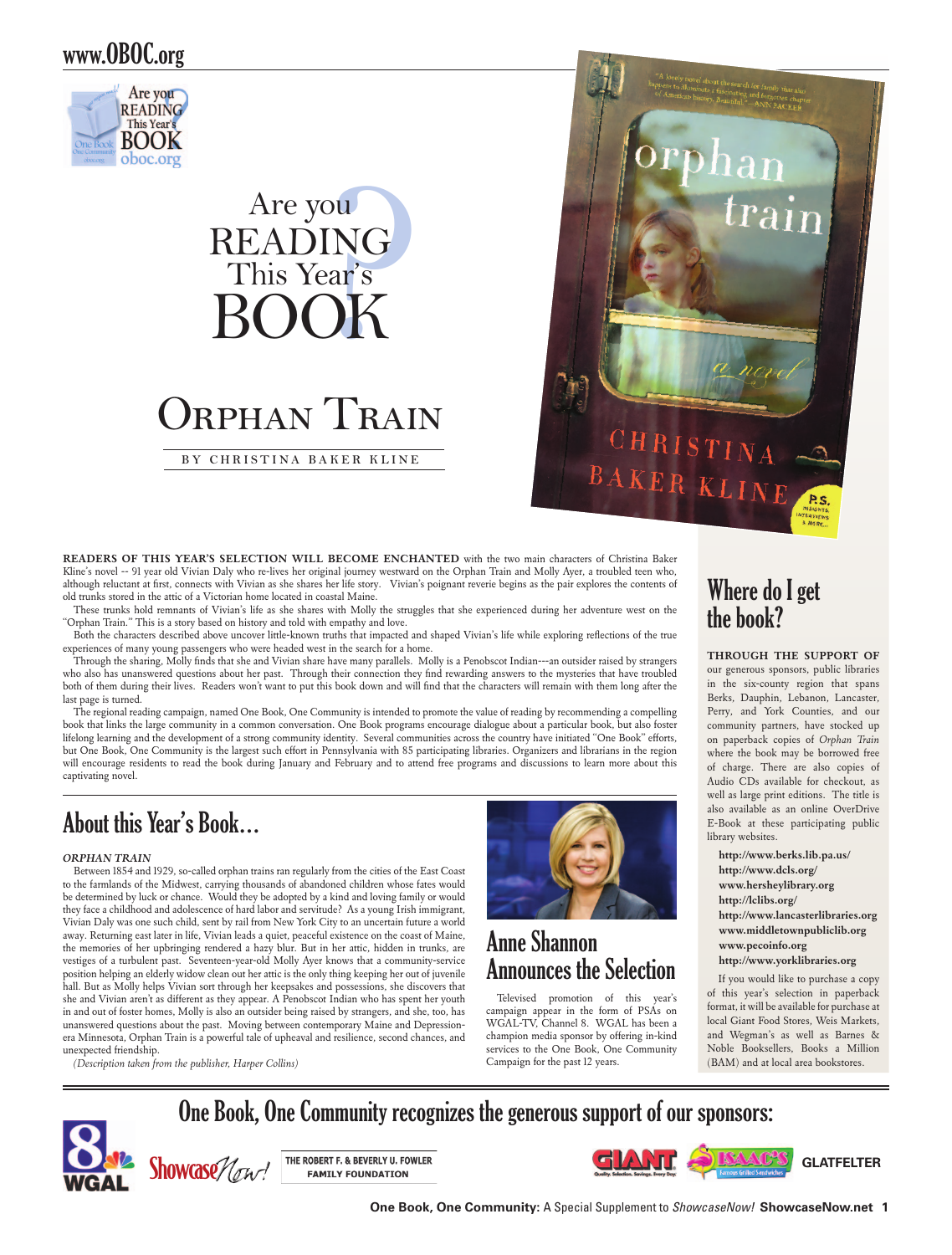### Thank You to our 2015 Dedicated Friends and Trustees

Adamstown Area Library Alexander Family Library, Hummelstown Annville Free Library Arthur Hufnagel Public Library of Glen Rock Berks County Public Libraries Collinsville Community Library Columbia Public Library Council of Friends of Lancaster County Dover Area Community East Shore Area Library, Harrisburg Guthrie Memorial Library, Hanover Hershey Public Library Kaltreider-Benfer Library, Red Lion Kreutz Creek Valley Library Center, Hellam Kline Library, Harrisburg Lebanon Valley College Library Manheim Township Library Martin Library, York Mason-Dixon Public Library Newport Public Library Red Land Community Library, Etters Schuylkill Valley Community Library, Leesport

Village Library, Jacobus Wernersville Public Library West Lawn, Wyomissing Hills Library

### How is the Book Selected?

A selection committee made up of community members representing all participating counties, reviews a number of books based upon broad criteria that include:

- A major author with a body of work, or an author who has received lasting literary recognition
- An author or recognized experts on the author, who would be willing to engage in discussion with readers at several events
- A good discussible book
- A book that is available in quantity, at a reasonable cost, in various media formats (paperback, large print, audio, or video)
- A book that is accessible to emerging adult readers (up to a high school reading level.



Isaac's Community Fundraisers! Isaac's will donate **25% of proceeds** from customers who support the **One Book, One Community** project. Visit www.oboc.org or your local public library for fundraising dates.

# About the Author…

**Christina Baker Kline is a novelist, nonfiction writer and**  editor. In addition to the #1 New York Times bestselling Orphan Train, her novels include Bird in Hand, The Way Life Should Be, Desire Lines and Sweet Water. Kline was born in Cambridge, England, and raised there as well as in the American South and Maine. She is a graduate of Yale, Cambridge, and the University of Virginia, where she was a Henry Hoyns Fellow in Fiction Writing. In addition to Fordham, she has taught fiction and nonfiction writing, poetry, English literature, literary theory, and women's studies at Yale, New York University, and Drew University. She is a recent recipient of a Geraldine R. Dodge Foundation Fellowship, a Writer-in-Residence Fellowship at the Virginia Center for the Creative Arts, and a Fordham Faculty Research Grant.

Kline has worked as a caterer, cook, and personal chef on the Maine coast, Martha's Vineyard, and in Charlottesville, Virginia. She lives in an old house in Montclair, New Jersey, with her husband, David Kline, and three boys, Hayden, Will, and Eli. She spends summers with extended family in an even older house on Mount Desert Island in Maine.

*(Visit this site for more: http://christinabakerkline.com )*

# Programs for Everyone

This year 85 libraries in the six-county region that spans Berks, Dauphin, Lebanon, Lancaster, Perry and York Counties, five area campuses of Harrisburg Area Community College and Lebanon Valley College-- are participating along with community partner organizations. Program schedules for book discussion groups, music, and other innovative activities will be available at all participating public libraries and throughout the community. This information may also be accessed online at www.oboc.org. Nearly all of the programming is free of charge.

### A Celebration for Readers

To celebrate the end of the campaign we are going to build on last year's success by holding another Readers' Celebration on Sunday, March 22 from 2:00 – 5:00 pm at the Pennsylvania Railroad Museum in Strasburg, Lancaster County. The event is free and open to the public - there will be entertainment, refreshments by Isaac's and a special Silent Auction to benefit future One Book Campaigns.

Live music will be performed by Fire in the Glen--a Lancaster County-based Celtic band that was first formed in 1999. Performing a lively mix of Irish and Scottish songs and tunes, the band guarantees a fun and energetic show. The band today features Tom Knapp, Amanda Wells and Durelle Leaman.

**RAILROAD MUSEUM OF** PENNSYLVANIA Real Trains. Real History. Real Exciten



**Fire in the Glen**

Although admission is free to One Book participants, a ticket will be needed to enter the museum. Details will be available at oboc.org in mid-February.

### Author to Visit Lebanon

Another special event that is nicely timed with this year's campaign is the appearance of Christina Baker Kline at the Bethel Israel Synagogue in Lebanon, on Tuesday, May 12, For ticket information, visit http://congregation-beth-israel.com or call 717-273-2669. Also check the www. oboc.org site for this information.

# If you've already read Orphan Train, you may enjoy these reads…

### **Adult (Non-Fiction)**

*The Orphan Trains: Placing Out in America* (Bison Book) by Marilyn Irvin Holt

*Mail-Order Kid: An Orphan Train Rider's Story* by Marilyn June Coffey *Riders on the Orphan Train:* a novel by Alison Moore

*The Great Arizona Orphan Abduction* by Linda Gordon

*Extra! Extra! The Orphan Trains and Newsboys of New York* by Renee Wendinger

### **Fiction (Adult)**

*My Heart Remembers* Paperback by Kim Vogel Sawyer *Last Train Home* by Renee Wendinger

**Videos/Films**

The Orphan Trains Narrated by Stacy Keach (PBS Home Video "American Experience") c1995.

Newsies Starring Christian Bale, David Moscow (Buena Vista Home Entertainment), c1992.

### **Children's Books**

**(Non Fiction)** *Fly, Little Bird, Fly* by Donna N. Aviles *Beyond the Orphan Train* by Donna N. Aviles *Orphan Train* by Verla Kay (Author), Ken Stark (Illustrator) *Orphan Train Rider: One Boy's True Story* by Andrea Warren **(Fiction)***A Family Apart* (Orphan Train Adventures) by Joan Lowery Nixon *Hank's Story* by Jane Buchanan

# What we read during past campaigns….One Book, One Community Titles

2014 *The Worst Hard Time* by Timothy Egan 2013 *The Cellist of Sarajevo* by Steven Galloway 2012 *Zeitoun* by Dave Eggers 2011 *The Help* by Kathryn Stockett

2010 *The Book Thief*  by Markus Zusak 2009 *The People of the Book* by Geraldine Brooks 2008 *The Grace That Keeps this World*  by Tom Bailey

2007 *The Curious Incident of the Dog in the Night-Time*  by Mark Haddon 2006 *The Kite Runner* by Khaled Hosseini  $9005$ *The White* by Deborah Larsen 2004 *Rocket Boys/October Sky*  by Homer Hickam, Jr.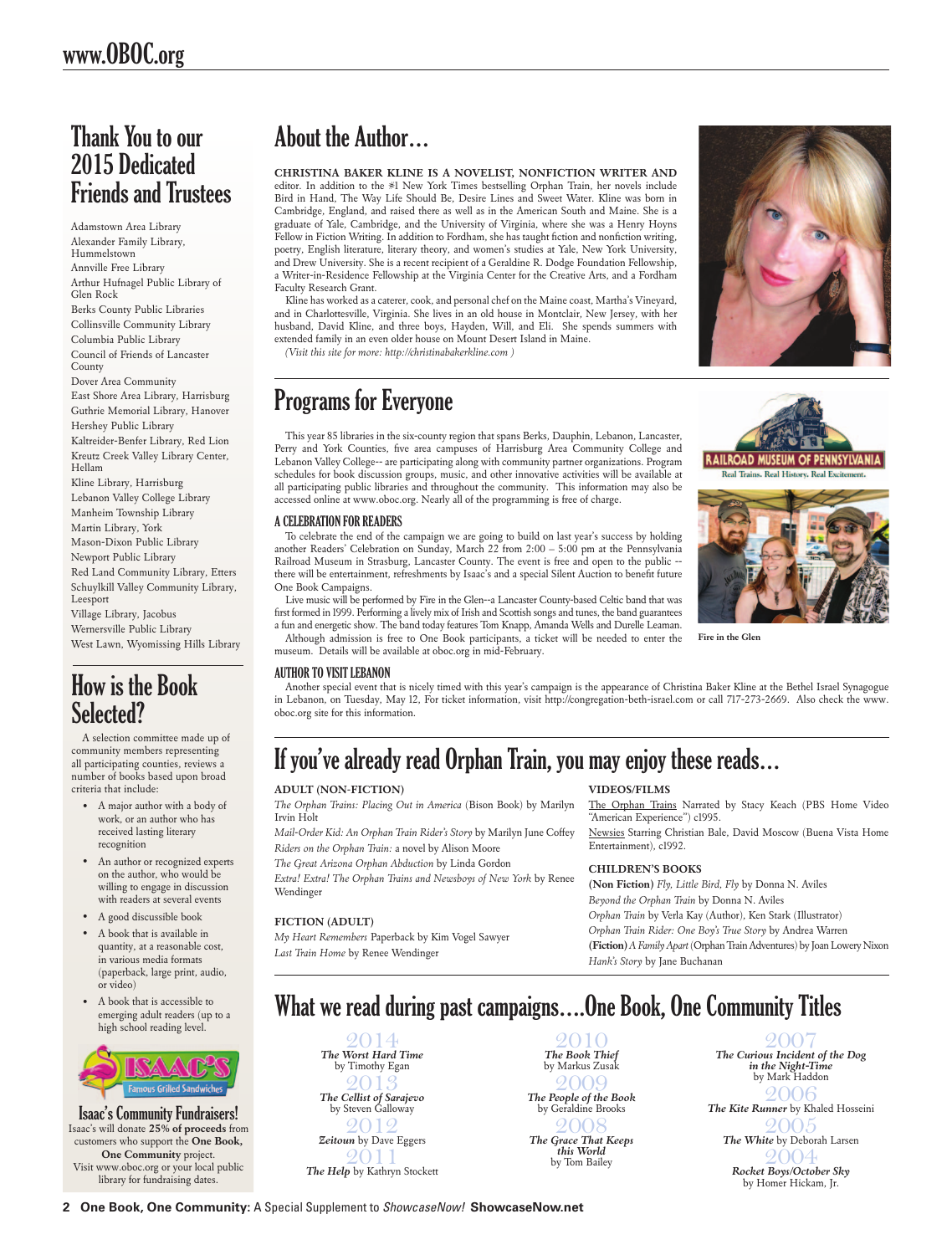# **OBOC Regional Programming**

# Berks County

**Book Discussion Wednesday, January 7 7:00 pm** Exeter Community Library 4569 Prestwick Drive Reading, PA 19606 610-406-9431 *Join us for a discussion of Orphan Train by Christina Baker Kline.*

**Book Discussion Tuesday, January 13 6:30 pm**  Kutztown Community Library 70 Bieber Alley Kutztown, PA 19530 610-683-5820 *Join us for a discussion of Orphan Train by Christina Baker Kline.*

**Book Discussion Saturday, January 24 Noon**  Bernville Area Community Library 6721 Bernville Road Bernville, PA 19506 610-488-1302 *Join us for a discussion of Orphan Train by Christina Baker Kline.*

#### **Book Discussion Monday, January 26 6:00 pm**

Southeast Branch, Reading Public Library 1426 Perkimon Ave Reading, PA 19602 610-655-6362 *Join us for a discussion of Orphan Train by Christina Baker Kline.*

**Book Discussion Monday, January 26 7:00 pm**  Schuylkill Valley Community Library 1310 Washington Road

Leesport, PA 19533 610-926-1555 *Join us for a discussion of Orphan Train by Christina Baker Kline.*

#### **Book Discussion Monday, February 2 5:30 pm**  Womelsdorf Community Library 203 West High Street Womelsdorf, PA 19567 610-589-1424 *Join us for a discussion of Orphan Train by Christina Baker Kline.*

**Readers Theater Tuesday, February 3 (snow date – February 10) 6:30 pm**  Mifflin Community Library 6 Philadelphia Ave Shillington, PA 19607 610-777-3911 *Join the Reading Theater Project for a performance reading and facilitated discussion of Orphan Train by Christina Baker Kline.*

#### **Book Discussion Tuesday, February 10**

**6:30 pm**  West Lawn –Wyomissing Hills Branch, Spring Township Library 101 Woodside Ave West Lawn, PA 19609 610-678-4888 *Join us for a discussion of Orphan Train by Christina Baker Kline.*

**Book Discussion Wednesday, February 11 12:15 p.m. (Brown Bag lunch) 7:00 pm** Reading Public Library – Foundation Building 100 South Fifth Street Reading, PA 19602

610- 655-6350 *Join us for a discussion of Orphan Train by Christina Baker Kline.*

#### **Book Discussion Thursday, February 26**

**6:30 pm**  Hamburg Public Library 35 North Third Street Hamburg, PA 19526 610-562-2843 *Join us for a discussion of Orphan Train by Christina Baker Kline.*

**Book Discussion Thursday, February 26**

**6:30 pm**  Spring Township Library 78C Commerce Drive Wyomissing, PA 19610 610-373-9888 *Join us for a discussion of Orphan Train by Christina Baker Kline.*

**Book Discussion Thursday, March 12**

**7:00 pm**  Wernersville Public Library 100 North Reber Street Wernersville, PA 19565 610-678-8771 *Join us for a discussion of Orphan Train by Christina Baker Kline.*

### **Ride Along the Orphan Train Wednesday, March 18**

**7:00 pm**  Fleetwood Area Public Library and the Fleetwood Historical Society 110 West Arch Street Fleetwood, PA 19522 610-944-0146 *Author Donna Nordmark Aviles, granddaughter of orphan train rider Oliver Nordmark, will share the history of the Orphan Train Movement of 1854-1929.*

**Book Discussion Monday, April 20 1:30 pm**  Northeast Branch, Reading Public Library 1348 North 11th Street Reading, PA 19604 610-655-6381 *Join us for a discussion of Orphan Train by Christina Baker Kline.*

# Dauphin County

**Book Discussion Thursday, February 5 6:00 pm** Middletown Public Library 20 N. Catherine St. Middletown, PA 17057 717-902-3016 bscull@middletownpubliclib.org *Join us for a discussion of Orphan Train by Christina Baker Kline.* 

**Book Discussion Monday, February 9 6 pm** Hershey Public Library 701 Cocoa Avenue Hershey, PA 17033 717-533-6555 *Join us for a discussion of Orphan Train by Christina Baker Kline.* 

### Lancaster **County**

**Book Discussion and Documentary screening Wednesday, February 4 6:00 pm (Snow Date: Wednesday, February 11, at 6 pm)** Columbia Public Library 24 S. 6th Street, Columbia PA 17512 717-684-2255 *Join us for a discussion of Orphan Train by Christina Baker Kline. The PBS American Experience documentary about orphan trains will also be shown. Light refreshments offered.*

#### **Documentary screening Monday, February 9 10:30 am and 6:30 pm**

Manheim Township Public Library 595 Granite Run Drive, Lancaster, PA 17601 717.560.6441 *Join us for an AM or PM screening of the PBS American Experience documentary about orphan trains.*

### **Orphan Train Descendant Tuesday, February 10**

**6:30 pm** Manheim Township Public Library 595 Granite Run Drive Lancaster, PA 17601 717.560.6441 *Author Donna Nordmark Aviles, granddaughter of orphan train rider Oliver Nordmark, will share the history of the Orphan Train Movement of 1854-1929. Excerpts of Oliver's oral history, telling of his ride on the train will be shared. Signed copies of Ms. Aviles' books will be available. For more information visit her website at www.orphantrainbook.com.*

**Book Discussion Tuesday, February 11 10:00 am**

Manheim Township Public Library 595 Granite Run Drive, Lancaster, PA 17601 717.560.6441 *Join us for a discussion of Orphan Train by Christina Baker Kline.*

#### **Orphan Train Descendant Wednesday, February 11 6:00 pm** Milanof-Schock Library 1184 Anderson Ferry Road, Mount Joy, PA 17552 717-653-1510

*Author Donna Nordmark Aviles, granddaughter of orphan train rider Oliver Nordmark, will share the history of the Orphan Train Movement of 1854-1929. Excerpts of Oliver's oral history, telling of his ride on the train will be shared. Signed copies of Ms. Aviles' books will be available. For more information visit her website at www.orphantrainbook.com*

**Book Discussion Thursday, February 19 6:00 pm** Moores Memorial Library 9 W. Slokom Ave., Christiana, PA 17509 610-593-6683 *Join us for a discussion of Orphan Train by Christina Baker Kline.*

**Book Discussion Thursday, February 19 6:30 pm** Manheim Community Library 15 East High Street Manheim, PA 17545 717-665-6700 *Join us for a discussion of Orphan Train by Christina Baker Kline. Please call 665-6700 to register.*

#### **Reading Theatre Project Presentation: Orphan Train Thursday, February 19 6:30 pm**

**(Snow date: Thursday, February 26)** Adamstown Area Library 3000 North Reading Road Adamstown, PA 19501 717-484-4200 *Reading Theater Project (Berks County) special presentation by local, professional actors will integrate theatre and literature. This 40 –minute performed reading of excerpts from Orphan Train will allow for interactive discussions.* 

#### **Book Discussion Tuesday, February 24**

**6:30 pm** Milanof-Schock Library 1184 Anderson Ferry Road Mount Joy, PA 17552 717-653-1510 *Join us for a discussion of Orphan Train by Christina Baker Kline.*

**Book Discussion and Documentary screening Monday, March 9 1:00 pm and 6:30 pm** Strasburg-Heisler Library 143 Precision Ave Strasburg PA 17579 717-687-8969 *Movie screening of Newsies based on the 1899 Newsboys strike when thousands of young boys banded together to take on the publishing magnates Hearst and Pulitzer. Light refreshments available.*

#### **Finding Your Roots Tuesday, March 10**

**6:00 pm** Manheim Township Public Library 595 Granite Run Drive Lancaster, PA 17601 717.560.6441 *This class will cover some of the free tools that are available online that can assist you in your genealogical search. Included will be FamilySearch.org and CyndisList.com as well as a review of the sources available through Manheim Township Public Library.* 

**The Railroad of Lancaster County Wednesday, March 18 6:30 pm** Quarryville Library 357 Buck Road, Quarryville, PA 17566 717-786-1336 *Popular Railroad-themed slideshow highlights the history of the railroads in Lancaster County, which relates to this year's book OBOC book selection, Orphan Train.* 

### Lebanon County

**Book Discussion Monday, January 26 6:30 pm** Annville Free Library 216 E. Main Street Annville, PA 17003 717-867-1802 *Join us for a discussion of Orphan Train by Christina Baker Kline.*

**Book Discussion Thursday, February 4 2:00 pm** Lebanon Community Library 125 N. 7th Street Lebanon, PA 17046 717-273-7624 *Join us for a discussion of Orphan Train by Christina Baker Kline.*

 **One Book, One Community:** A Special Supplement to *ShowcaseNow!* **ShowcaseNow.net 3**